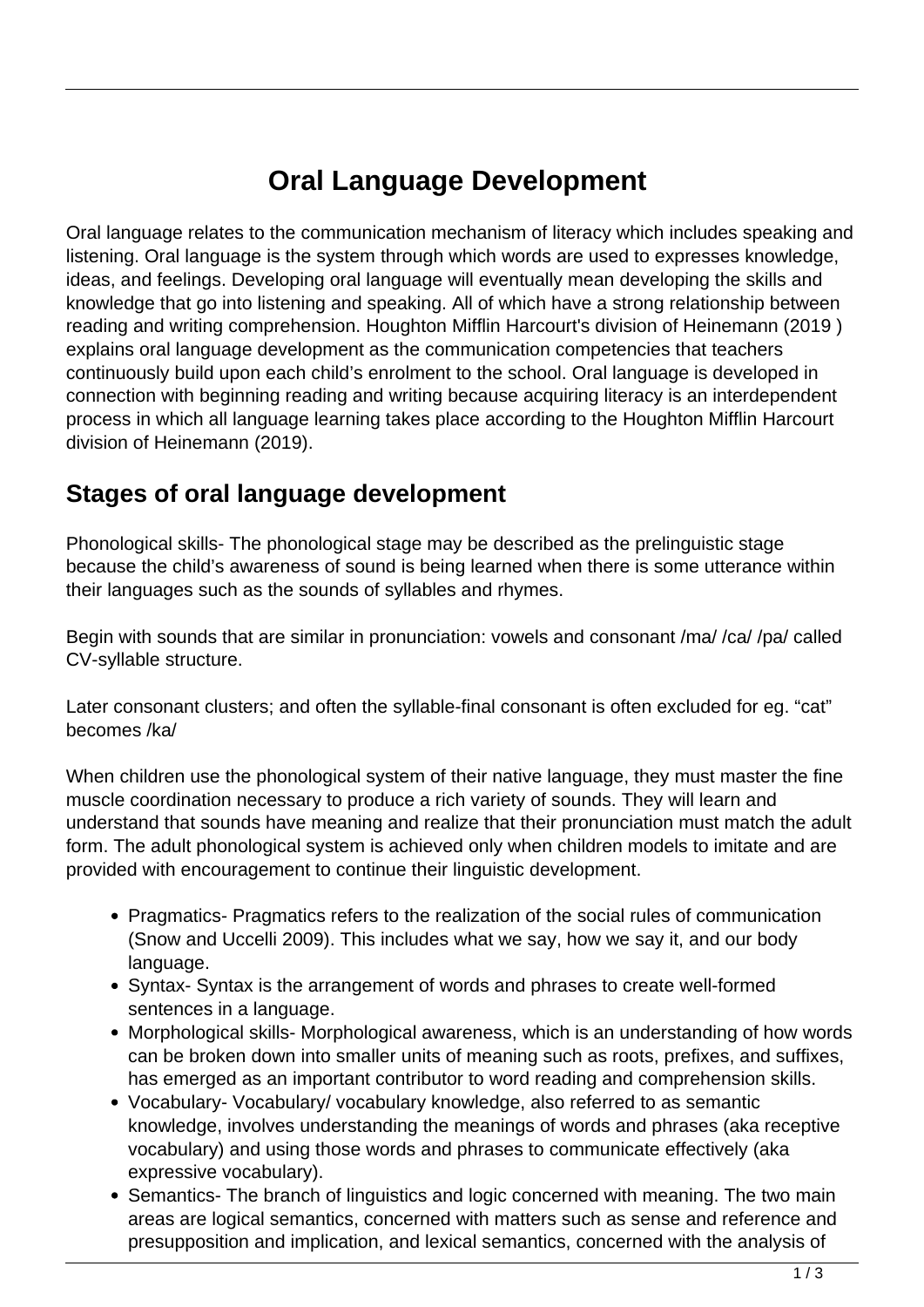word meanings and relations between them.

- Lexicon- A lexicon is a list of words that belong to a particular language. A dictionary is a list of words and phrases that are (or were) in common usage, together with their definitions - so a dictionary is different from a lexicon because a lexicon is a simple list and doesn't define the word.
- The Components of Oral Language via (readingrockets.org)

Oral language, the complex system that relates sounds to meanings, is made up of three components: phonological, semantic, and syntactic (Lindfors, 1987).

According to readingrockets.org, the phonological component involves the rules for combining sounds. The speakers of English, for example, it is known that English words can end, but not begin, with an -ng sound. The knowledge of these rules is not made aware to the general public, but our ability to understand and pronounce English words demonstrates that we do know a vast number of rules. Knowing that the semantic component is made up of morphemes, the smallest units of meaning that can be combined with each other to make up words(for example, paper + s are the two morphemes that make up papers). A dictionary contains the semantic component of a language, but also what words and meanings are important to the speakers of the language also stated by readingrocket.org.

Readingrocket.org highlights the syntactic component consists of the rules that enable us to combine morphemes into sentences. As soon as a child uses two morphemes together, as in 'more cracker,' she is using a syntactic rule about how morphemes are combined to convey meaning. Like rules being made up of the other components, syntactic rules become increasingly complex as the child develops. When combining two morphemes, the child will go on to combine words with suffixes or inflections (-s or -ing, as in papers and eating) and eventually creates questions, statements, commands, etc. He/she also learns to combine two ideas into one complex sentence.

Because speakers of the English language are constantly used, these three components of language together, usually in social situations. Some language experts would add a fourth component: pragmatics, which deals with rules of language use.

The pragmatic rules are put in place as parts of our communicative competence, our ability to speak appropriately in different situations, for example, in a conversational way at home and in a more formal way at a job interview. Young children today are required to learn the ways of speaking in the daycare center or school where, for example, teachers often ask rhetorical questions. Knowing the pragmatic rules is as important as learning the rules of the other components of language since people are perceived and judged based on both what they say and when they say it.

Oral language is one of many of the foundational building blocks of learning. Try these simple strategies with your students, and give them the boost in confidence they need for future academic and social success.